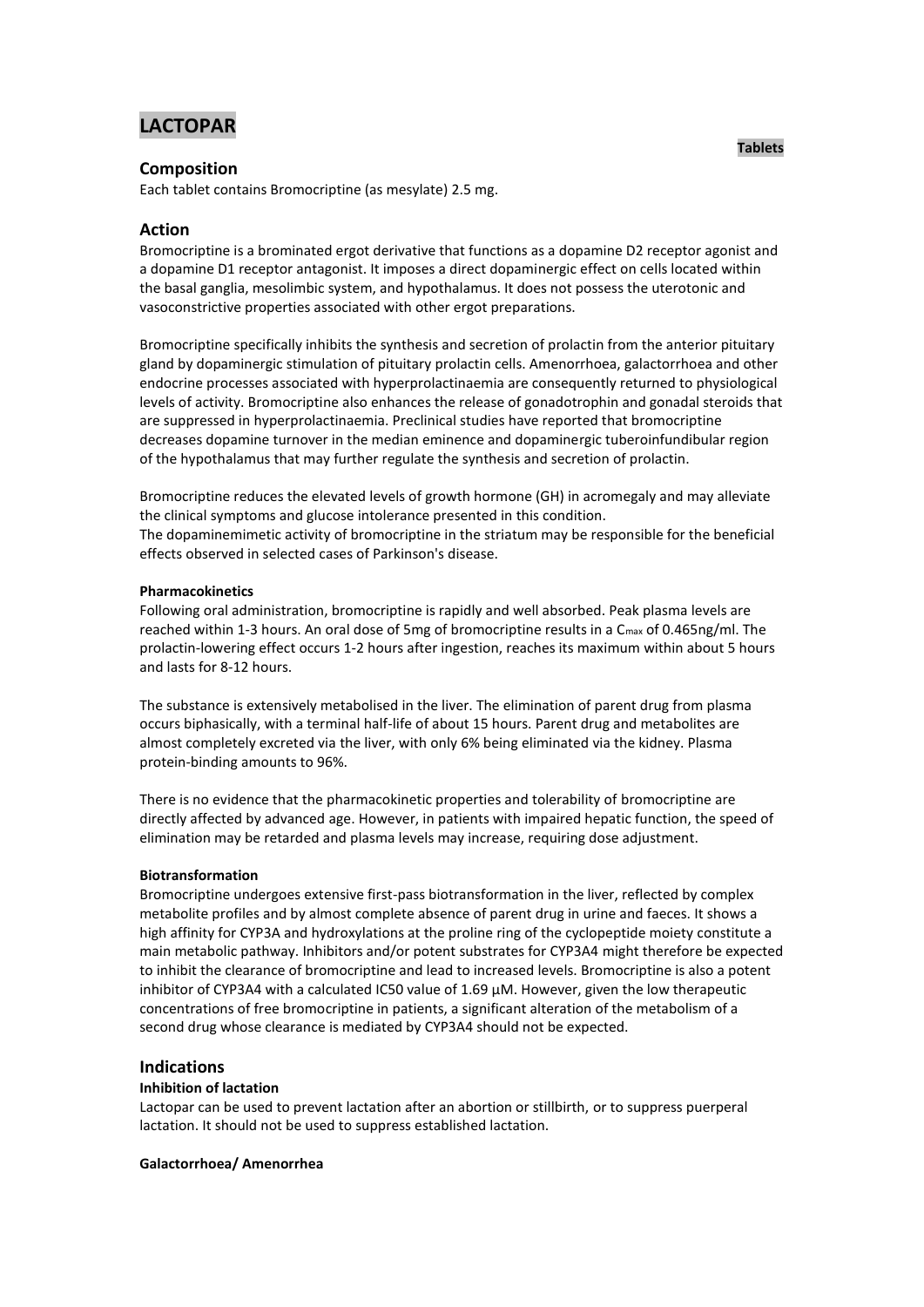Lactopar is indicated for the short-term treatment of galactorrhoea/ amenorrhea associated with hyperprolactinaemia due to various etiologies. It is not indicated in patients with normal prolactin levels.

### **Female and Male Infertility**

Lactopar is indicated for the treatment of female and male infertility associated with hyperprolactinaemia.

## **Acromegaly**

Alone or as an adjunct to surgery and/or radiotherapy, to reduce circulating growth hormone levels.

## **Pituitary Prolactinoma**

In the treatment of prolactin-secreting pituitary tumours in males and females. This treatment is usually considered secondary to surgical excision of microadenomas, but may be the treatment of choice for macroadenomas in order to shrink the tumour prior to surgery. Bromocriptine mesylate may be used as an adjunct to radiotherapy when the tumour is inoperable.

Since the effects of external pituitary radiation may not become maximal for several years, adjunctive therapy with Lactopar offers potential benefit before the effects of irradiation are manifested.

## **Parkinson's disease**

Lactopar is indicated in the treatment of the signs and symptoms of idiopathic or postencephalitic Parkinson's disease. As adjunctive treatment to levodopa (alone or with peripheral decarboxylase inhibitor), Bromocriptine mesylate therapy may provide additional therapeutic benefits in those patients who are currently maintained on optimal dosages of levodopa, and in those who are beginning to deteriorate on levodopa therapy by developing tolerance.

Bromocriptine mesylate may obviate the need to reduce the maintenance dose of levodopa. Therefore, it may ameliorate the occurrence and/or severity of adverse reactions associated with long-term levodopa therapy, such as abnormal involuntary movements (e.g. dyskinesias) and marked swings in motor function ("on-off" phenomenon).

Continued efficacy of Bromocriptine mesylate during treatment of more than two years has not been established.

# **Contraindications**

- Known hypersensitivity to any ergot alkaloid.
- Uncontrolled hypertension.
- Toxemia of pregnancy.

# **Warnings**

Since hyperprolactinaemia with galactorrhoea/amenorrhea and infertility has been found in patients with pituitary tumours (Forbes-Albright syndrome), a complete evaluation of the sella turcica is indicated prior to treatment with Bromocriptine mesylate. Although Bromocriptine mesylate therapy effectively lowers the plasma levels of prolactin in patients with pituitary tumours, this does not obviate the necessity for radiotherapy or surgical procedures, where appropriate.

Bromocriptine mesylate therapy is known to produce hypotension, and rarely hypertension in some patients. Because the development of hypertension may be delayed, it is prudent to monitor the blood pressure periodically during the first weeks of therapy. If hypertension, severe, progressive, or unremitting headache (with or without visual disturbance), or evidence of CNS toxicity develops, drug therapy should be discontinued and the patient should be evaluated promptly.

Symptomatic hypotension may occur in patients treated with Bromocriptine mesylate for any indication. Hypotension often develops during the second week of therapy, although it sometimes occurs at the start of therapy.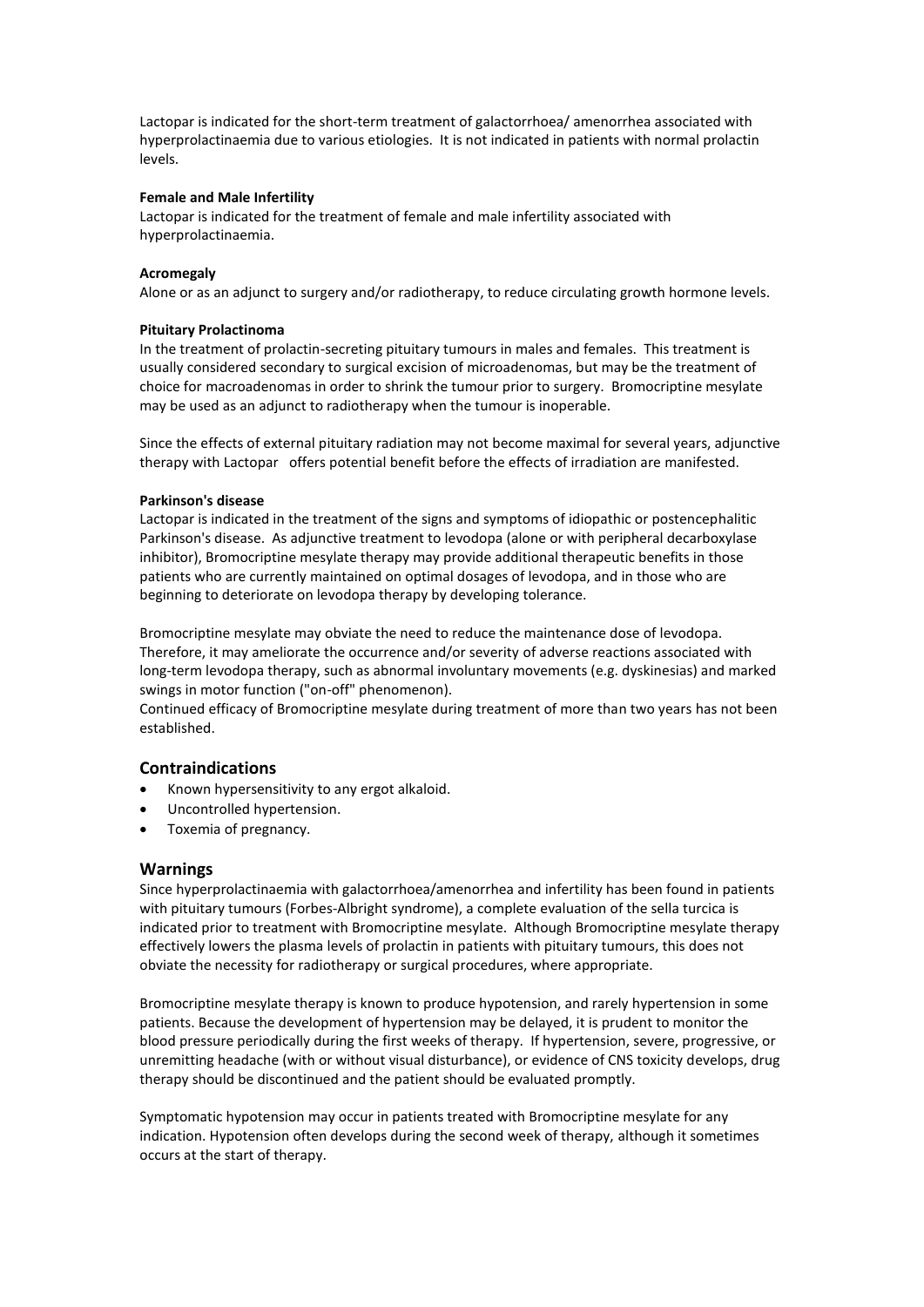Cases of severe gastrointestinal bleeding from peptic ulcers, some fatal have been reported in acromegalic patients being treated with Bromocriptine mesylate. Although there is no evidence that Bromocriptine increases the incidence of peptic ulcers in acromegalic patients, symptoms suggestive of peptic ulcer should be investigated thoroughly and treated appropriately

Furthermore, care should be exercised when Bromocriptine mesylate is administered concomitantly with other medications known to lower blood pressure.

Long-term treatment (6-36 months) with Bromocriptine mesylate in doses ranging from 20-100 mg/day has been associated with pulmonary infiltrates, pleural effusion and thickening of the pleura in a few patients. In those instances where treatment was terminated, the changes slowly reverted to normal.

#### **Pregnancy**

If pregnancy occurs during Bromocriptine mesylate therapy, treatment should be discontinued immediately. Careful observation of these patients throughout pregnancy is mandatory. Small prolactin-secreting adenomas not detected previously may rapidly increase in size during pregnancy. Optic nerve compression may occur, and emergency pituitary surgery or other appropriate measures may be necessary.

#### **Nursing Mothers**

Bromocriptine mesylate prevents lactation. Therefore, it should not be administered to breastfeeding mothers.

#### **Paediatric Use**

Safety and efficacy of Bromocriptine mesylate therapy have not been established in children under the age of 15 years.

# **Adverse Reactions**

#### **Hyperprolactinaemia-associated Diseases**

Therapy was reported to have been discontinued in approximately 5% of patients because of adverse effects.

The most frequently occurring adverse reactions, in decreasing order of frequency, were nausea, headache, dizziness, fatigue, abdominal cramps, light-headedness, vomiting, nasal congestion, constipation and diarrhea. A slight hypotensive effect may accompany Bromocriptine mesylate treatment. The occurrence of adverse reactions may be lessened by the temporary reduction of dosage to 1/2 tablet, 2 or 3 times daily.

#### **Acromegaly**

The most frequently occurring adverse reactions encountered in acromegalic patients treated with Bromocriptine mesylate, in decreasing order of frequency, were nausea, constipation, postural/orthostatic hypotension, anorexia, dry mouth/nasal stuffiness, indigestion/dyspepsia, digital vasospasm, drowsiness/tiredness, and vomiting.

## **Parkinson's disease**

The most common newly-appearing adverse reactions were nausea, abnormal involuntary movements, hallucinations, confusion, "on-off" phenomenon, dizziness, drowsiness, faintness/fainting, vomiting, asthenia, abdominal discomfort, visual disturbance, ataxia, insomnia, depression, hypotension, shortness of breath, constipation and vertigo.

Less common adverse reactions that may be encountered include anorexia, anxiety, blepharospasm, dry mouth, and dysphagia, edema of the feet and ankles, erythromelalgia, epileptiform seizure, fatigue, headache, lethargy. Mottling of skin, nasal stuffiness, nervousness, nightmares, paresthesia, skin rash, urinary frequency, urinary incontinence, urinary retention and, rarely, signs and symptoms of ergotism such as tingling of fingers, cold feet, numbness, muscle cramps of feet and legs or exacerbation of Raynaud's syndrome.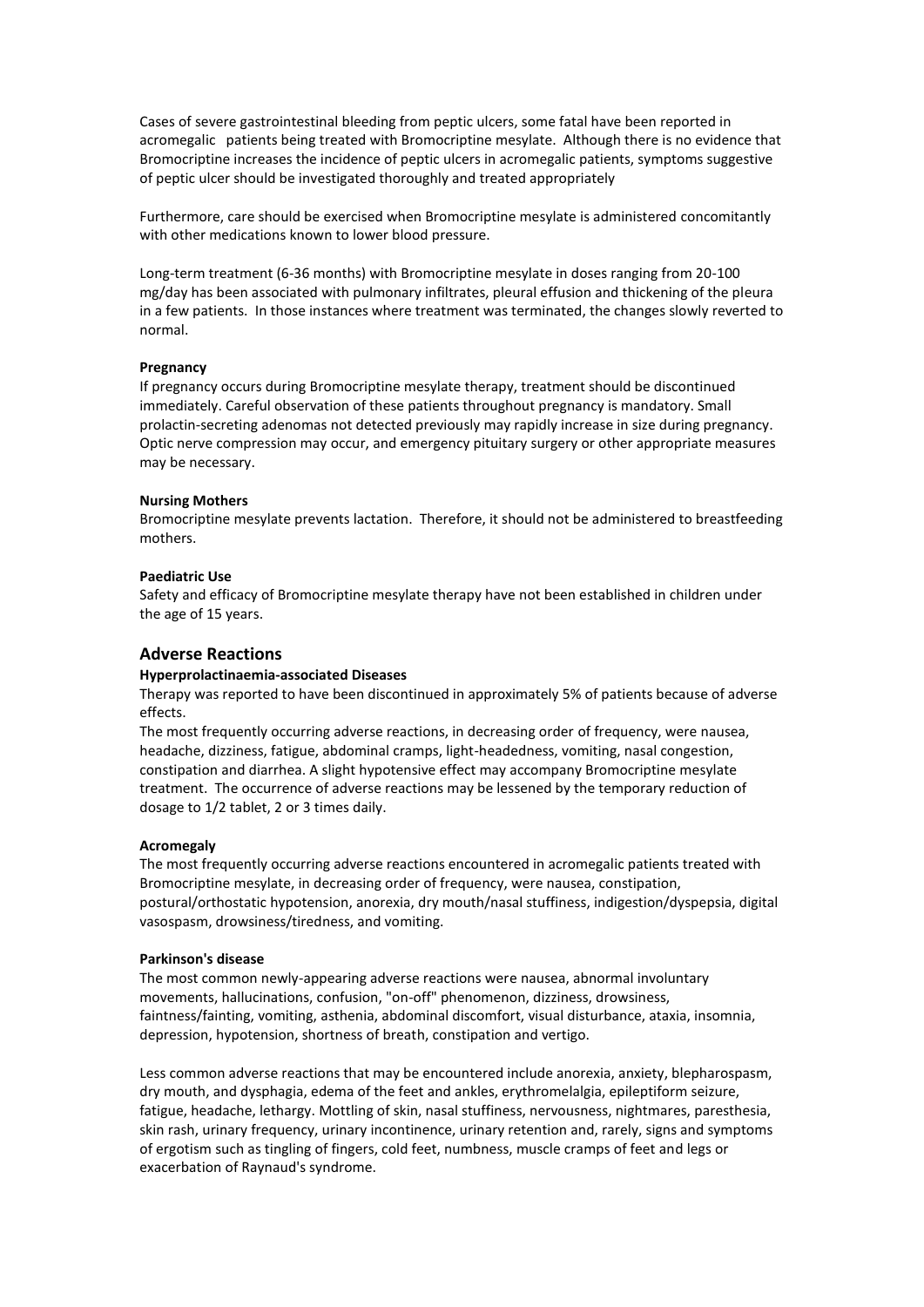## **Precautions**

The relative efficacy of Bromocriptine mesylate versus surgery in preserving visual fields unknown. Patients with rapidly progressive visual field loss should be evaluated by a neurosurgeon, to help decide on the most appropriate therapy.

Safety and efficacy of Bromocriptine mesylate have not been established in patients with renal or hepatic disease. Care should be exercised when administering Bromocriptine mesylate concomitantly with other medications known to lower blood pressure.

Patients should be warned that their ability to perform potentially hazardous tasks requiring mental alertness or physical coordination, such as driving a vehicle or operating machinery, may be impaired.

#### **Galactorrhoea/ Amenorrhea**

The treatment of women suffering from galactorrhoea/amenorrhea with Bromocriptine mesylate may result in restoration of fertility. Therefore, women who do not desire pregnancy, or those harboring large adenomas, should be advised to adopt contraceptive measures (other than oral contraceptives) during treatment with Bromocriptine mesylate.

Since pregnancy may occur prior to re-initiation of menses, a pregnancy test is recommended as an additional precaution at least every 4 weeks during the amenorrheic period and, once menses are reinitiated, every time a patient misses a menstrual period.

#### **Female Infertility**

Treatment of patients with Bromocriptine mesylate should be discontinued as soon as the diagnosis of pregnancy has been established. Patients must be monitored closely throughout pregnancy for signs and symptom which may develop if a previously undetected prolactin-secreting tumour enlarges.

#### **Acromegaly**

Cold sensitive digital vasospasm has been observed in some acromegalic patients treated with Bromocriptine mesylate. The response, should it occur, can be reversed by reducing the dose of Bromocriptine mesylate, and may be prevented by keeping the fingers warm.

#### **Parkinson's disease**

Safety during long-term use for more than 2 years at the doses required for the treatment of Parkinsonism has not been established.

As with any chronic therapy, periodic evaluation of hepatic, hematopoietic, cardiovascular and renal function is recommended. Symptomatic hypotension can occur, and therefore caution should be exercised when treating patients receiving antihypertensive drugs.

High doses of Bromocriptine mesylate may be associated with confusion and mental disturbances. Since patients suffering from Parkinsonism may manifest mild degrees of dementia, caution should be exercised in treatment.

Bromocriptine mesylate, administered alone or concomitantly with levodopa, may cause hallucinations (visual or auditory). Hallucinations usually resolve with dosage reduction; occasionally, discontinuation of Bromocriptine mesylate is required. Rarely, following high doses, hallucinations have persisted for several weeks following discontinuation of Bromocriptine mesylate.

As with levodopa, caution should be exercised when administering Bromocriptine mesylate to patients with a history of myocardial infarction who have a residual atrial, nodal, or ventricular arrhythmia.

# **Drug Interactions**

*Bromocriptine/ Dopamine-depleting Agents*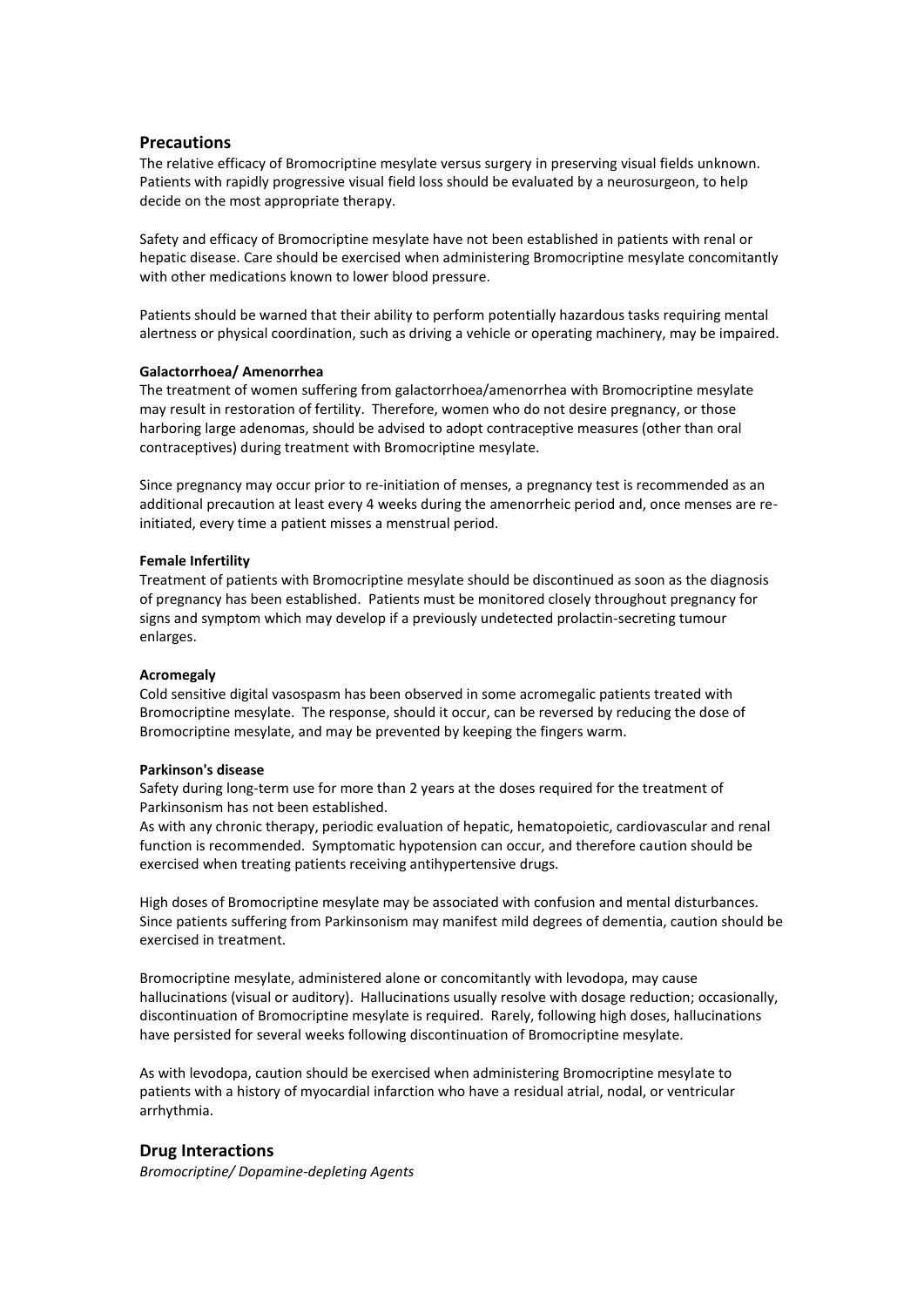Bromocriptine has been administered concurrently to patients receiving phenothiazines, and has effectively lowered raised prolactin concentrations, apparently without interfering with the psychotropic effect. The antiparkinsonism effects of dopaminergic agents can, however, be antagonized by reserpine, phenothiazine and the butyrophenone.

#### *Bromocriptine/ Other Ergot Alkaloids*

Although there is no conclusive evidence that demonstrates an interaction between Bromocriptine mesylate and other ergot alkaloids, the concomitant use of these medications is not recommended.

## **Diagnostic Interference**

Bromocriptine mesylate may affect laboratory test results. Blood urea nitrogen (BUN), serum glutamic oxaloacetic transaminase (SGOT), serum glutamic pyruvic transaminase (SGPT), gamma glutamyl transpeptidase (GGTP), creatinine phosphokinase (CPK), alkaline phosphatase and uric acid may be elevated. Such results are usually transient and not of clinical significance.

# **Dosage and Administration**

Lactopar should always be taken with food. Patients should be evaluated frequently during dose escalation to determine the lowest dosage that produces a therapeutic response.

# **Galactorrhoea/ Amenorrhea/ Male Infertility**

Most patients with hyperprolactinaemia respond to 7.5 mg daily, in divided doses, but doses of up to 30 mg daily have been used. In infertile patients without demonstrably elevated serum prolactin levels, the usual dosage is 2.5 mg twice daily.

## **Female Infertility**

The initial dosage of Lactopar is 1.25-2.5 mg daily. An additional 2.5 mg may be added to the treatment regimen, as tolerated, every 3-7 days, until an optimal therapeutic response is achieved.

The therapeutic dosage is usually 5-7.5 mg, and ranges from 2.5 to 15 mg per day. In order to reduce the likelihood of prolonged exposure to Lactopar in an unsuspected pregnancy, a mechanical contraceptive should be used in conjunction with Lactopar therapy, until normal ovulatory menstrual cycles have been restored. Contraception should then be discontinued. If menstruation does not occur within 3 days of the expected date, Lactopar therapy should be discontinued and a pregnancy test performed.

# **Acromegaly**

Virtually all acromegalic patients receiving therapeutic benefit from Bromocriptine mesylate also have reductions in circulating levels of growth hormone. Therefore, periodic assessment of circulating levels of growth hormone will, in most cases, serve as a guide in determining the therapeutic potential of Bromocriptine mesylate. If, after a brief trial with Lactopar therapy, no significant reduction in growth hormone levels has taken place, careful assessment of the clinical features of the disease should be made, and if no change has occurred, dosage adjustment or discontinuation of therapy should be considered.

The initial recommended dosage is 1.25-2.5 mg on retiring (to be taken with food), for 3 days. An additional 1.25-2.5 mg should be added to the treatment regimen every 3-7 days, as tolerated, until the patient obtains optimal therapeutic benefit. Patients should be re-evaluated monthly, and the dosage adjusted according to reductions of growth hormone or clinical response. The usual optimal therapeutic dosage range of Bromocriptine mesylate varies from 20-30 mg per day in most patients. The maximal dosage should not exceed 100 mg per day.

Patients treated with pituitary irradiation should be withdrawn from Lactopar therapy on a yearly basis to assess both the clinical effects of radiation on the disease process as well as the effects of Lactopar therapy. Usually a 4-8 week withdrawal period is adequate for this purpose. Recurrence of